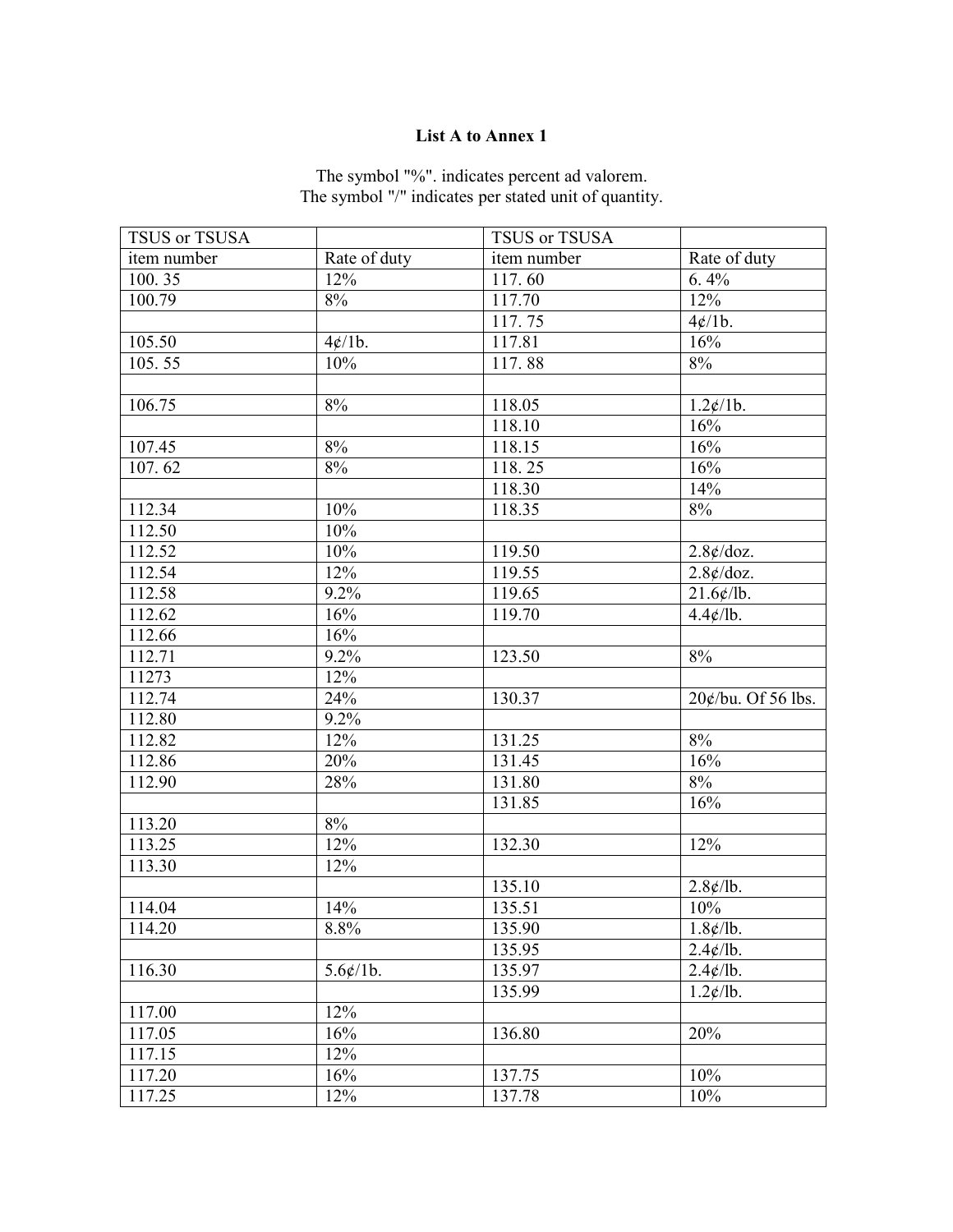| 117.35 | $8\%$                             | 137.79 | 20%                            |
|--------|-----------------------------------|--------|--------------------------------|
| 117.42 | 20%                               | 137.80 | 10%                            |
| 117.44 | 19%                               | 137.88 | 10%                            |
| 117.50 | $8\%$                             |        |                                |
| 117.55 | 15%                               | 138.35 | 14%                            |
| 138.41 | 14%                               | 152.05 | 12%                            |
| 138.46 | 14%                               | 152.42 | 12.5%                          |
|        |                                   | 152.50 | 4¢/lb.                         |
| 140.76 | 10.4%                             | 152.60 | 12%                            |
|        |                                   | 152.65 | 14%                            |
| 141.60 | 9.5%                              | 152.78 | 12%                            |
| 141.82 | 10%                               |        |                                |
| 141.86 | 10%                               | 154.05 | $5.6¢/1b. + 8%$                |
| 141.93 | 14%                               | 154.53 | $8\%$                          |
|        |                                   | 154.60 | 16                             |
| 144.10 | $4¢/1b.+20%$                      |        | 1.3¢/1b                        |
| 144.20 | $2.6$ ¢/lb. on drained            | 155.60 | 1.3¢/1b                        |
|        | weight $+8%$                      | 155.65 |                                |
| 145.18 | 4¢/lb.                            | 161.05 | 8                              |
| 145.55 | 12¢/lb.                           | 161.06 | 12.8                           |
| 145.65 | 14%                               | 161.08 | 12.8                           |
| 145.70 | 22.4%                             |        |                                |
|        |                                   | 165.25 | $8¢$ /gal                      |
| 146.24 | 28%                               | 165.44 | $16¢$ /gal                     |
| 146.70 | 11.2%                             |        |                                |
| 146.78 | 11.2%                             | 167.10 | $94¢$ /gal                     |
| 146.83 | 10%                               | 167.20 | $20.\overline{8¢/gal.+\$1.48}$ |
|        |                                   |        | proof gallon on                |
|        |                                   |        | ethyl alcohol                  |
|        |                                   |        | content                        |
| 146.86 | 11.2%                             | 167.30 | $30¢$ /gal                     |
| 146.93 | 4.8¢/lb.                          | 167.32 | $50¢$ /gal                     |
| 146.96 | $7.6$ ¢/lb.                       |        |                                |
| 146.99 | $5.6 \frac{\cancel{0}}{10} + 8\%$ |        |                                |
|        |                                   |        |                                |
| 147.19 | $1 \frac{\ell}{lb}$ .             |        |                                |
| 147.22 | $0.8 \frac{\cancel{c}}{lb}$ .     | 168.09 | $$2.28$ /proof                 |
|        |                                   |        | gallon                         |
| 147.26 | 14%                               | 168.74 | $$3.40$ /proof                 |
|        |                                   |        | gallon                         |
| 147.31 | $0.8 \notin$ /lb.                 | 168.76 | \$1.25/proof                   |
|        |                                   |        | gallon                         |
| 147.36 | 17.5%                             | 168.80 | 50¢/proof gallon               |
| 147.54 | 9.6%                              |        |                                |
| 147.77 | 7%                                | 169.08 | 50¢/proof gallon               |
|        |                                   | 169.13 | $1.40$ ¢/proof                 |
|        |                                   |        | gallon                         |
| 148.03 | 3¢/lb.                            | 169.14 | $1.40$ ¢/proof                 |
|        |                                   |        | gallon                         |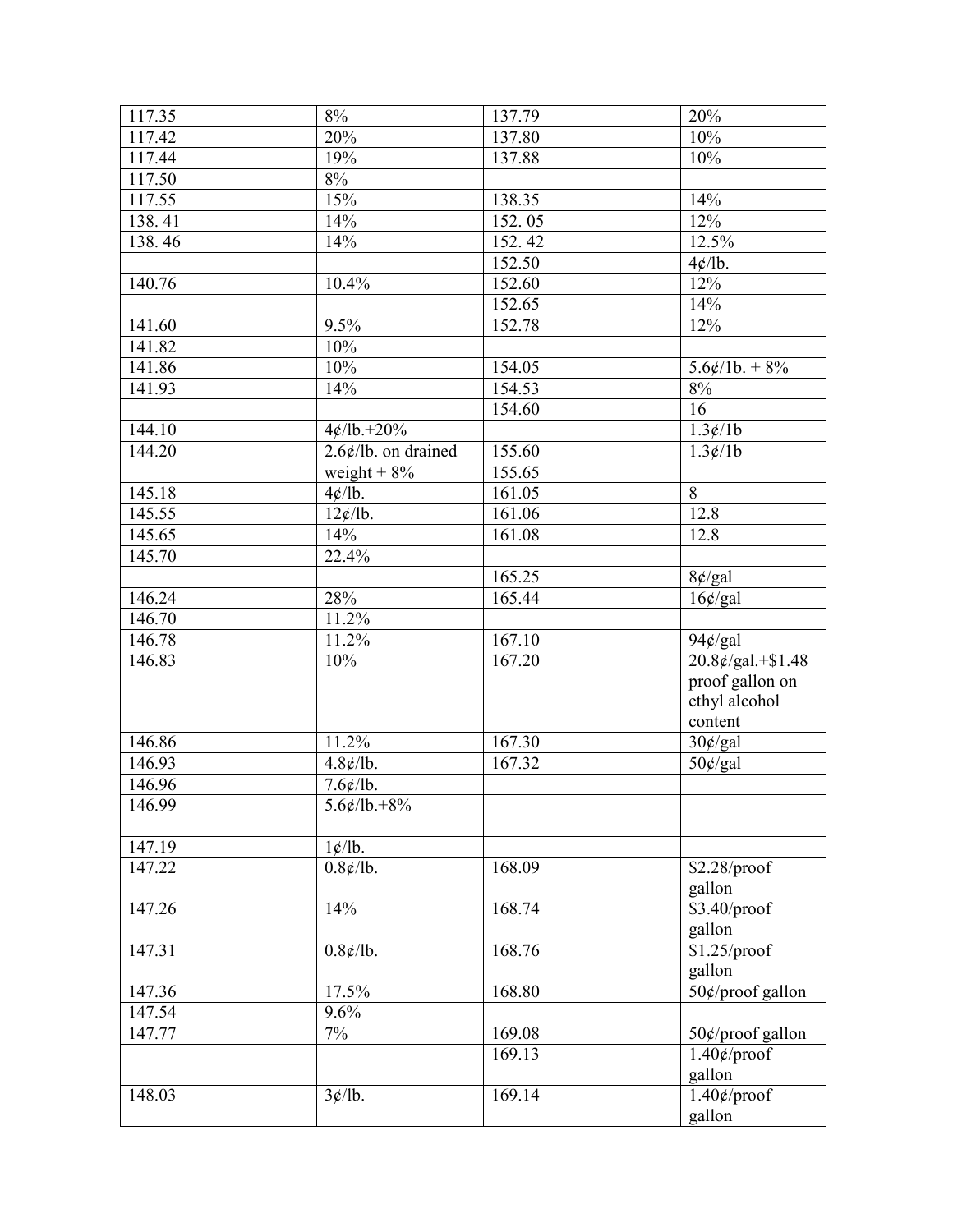| 148.06 | 3¢/lb. | 169.22 | $25¢$ /proof gallon    |
|--------|--------|--------|------------------------|
| 148.25 | 16%    | 169.31 | \$2.27/proof           |
|        |        |        | gallon                 |
| 148.28 | 16%    | 169.32 | $$1.25$ /proof         |
|        |        |        | gallon                 |
| 148.38 | 17.5%  | 169.37 | \$2.56/proof           |
|        |        |        | gallon                 |
| 148.77 | 8%     | 169.47 | $$1.25$ /proof         |
|        |        |        | gallon                 |
| 148.78 | 16%    | 169.49 | $$1.25$ /proof         |
|        |        |        | gallon                 |
| 148.86 | 14.4%  |        |                        |
|        |        | 170.01 | \$1.82/lb              |
| 149.28 | 14%    | 170.20 | 36¢/lb                 |
| 149.60 | 7%     | 170.25 | \$1.24/lb              |
|        |        | 170.32 | $10.2 \frac{\ell}{lb}$ |
| 150.02 | $7\%$  | 170.35 | 20¢/lb                 |
| 150.05 | 14%    | 170.40 | $12.9$ ¢/lb            |

| 170.55  | 44c/1b.                | 240.30   | $8\%$                        |
|---------|------------------------|----------|------------------------------|
| 170.60  | 12.55/1b.              | 240.50   | 8.2%                         |
| 170.72  | $$1.53/1b. + 8.4\%$    |          |                              |
|         |                        | 245.30   | 6%                           |
|         |                        |          |                              |
| 176.14  | 1.20/1b.               |          |                              |
| 176.52  | 18%                    | 309.3130 | 10%                          |
|         |                        |          |                              |
| 177.52- | $1.6 \times 10.$       | 310.1109 | $8.~\!\!\sim\!\!9\!/\!\!\!o$ |
| 177.67  | 8%                     | 310.40   | 11%                          |
|         |                        |          |                              |
| 178.30  | 8%, but not less than  | 319.07   | 6%                           |
|         | the rate applicable to |          |                              |
|         | component material     | 355.20   | 12.5%                        |
|         | subject to the highest |          |                              |
|         | rate of duty           | 363.01   | 23.8%                        |
|         |                        |          |                              |
|         |                        | 365.72   | 12.8%                        |
| 182.10  | 8%                     | 365.76   | 12.8%                        |
| 182.92  | 16%                    | 365.7817 | 12.8%                        |
|         |                        | 365.8660 | 12.8%                        |
| 183.00  | $8\%$                  |          |                              |
| 183.01  | 8%                     | 366.1855 | 10.5%                        |
| 183.05  | 8%                     | 366.1865 | $10.5\%$                     |
|         |                        | 366.1880 | 10.5%                        |
| 186.20  | 12%                    | 366.2160 | 13.5¢/1b,                    |
| 186.60  | 8.8%                   | 366.2180 | 13.5¢/1b,                    |
|         |                        | 366.20   | 10.5%                        |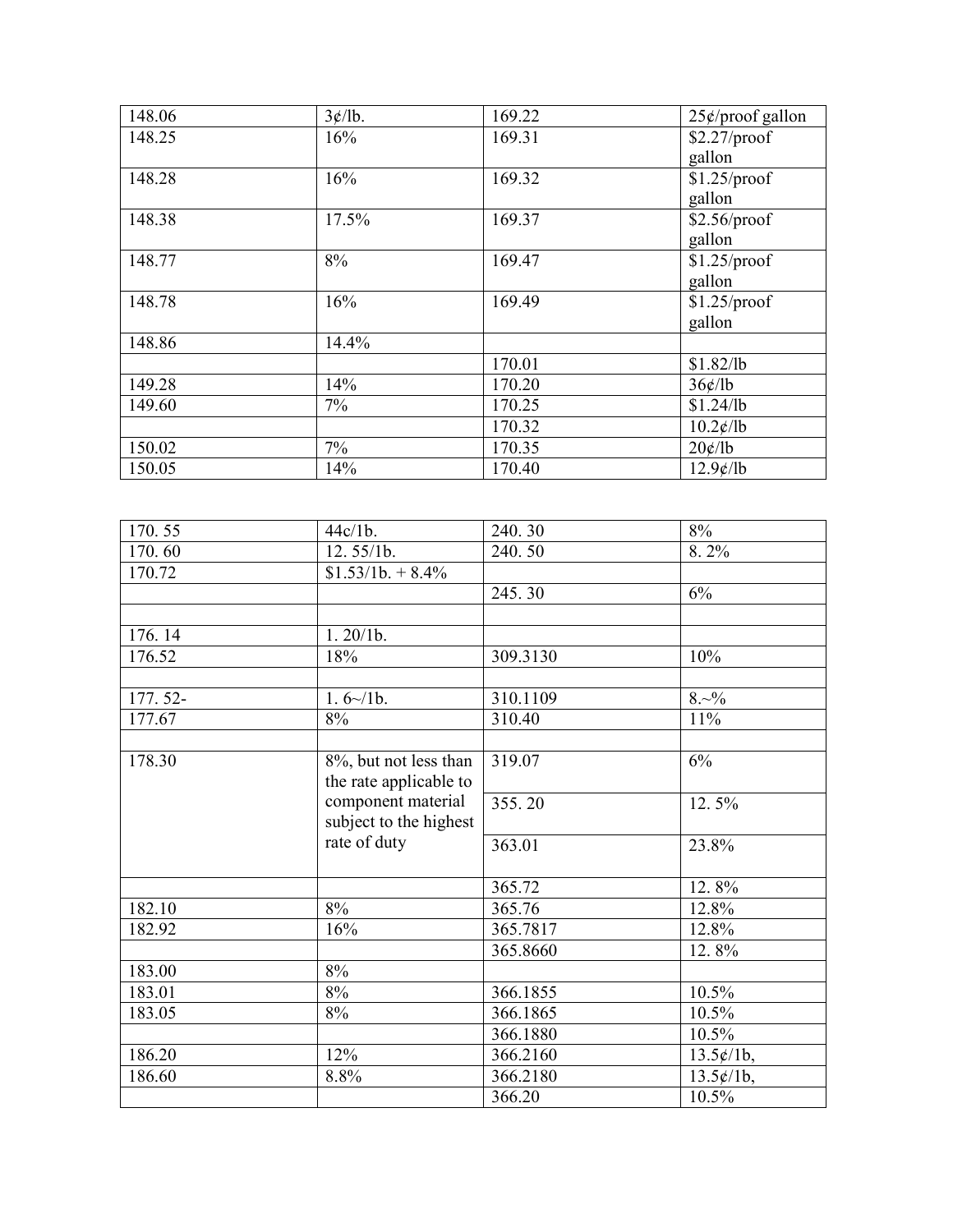| 188.30    | 20¢/1b. | 366.2780 | 10.5%             |
|-----------|---------|----------|-------------------|
|           |         | 366.65   | 7.2%              |
| 190.25    | 7.7%    |          |                   |
|           |         | 367.6035 | 8.5%              |
| 192.30    | 72¢/1b. |          |                   |
|           |         | 374.05   | 20%               |
| 200.95    | 7.6%    | 374.10   | 20%               |
|           |         | 374.15   | 20%               |
| 204.05    | 7.7%    | 374.20   | 20%               |
| 204.30    | 13.3%   | 374.25   | 20%               |
| 204.40    | 6.7%    | 374.30   | 20%               |
|           |         | 374.40   | 14.4%             |
| 206.65    | 13.3%   | 374.50   | 12%               |
|           |         | 374.55   | 6.5%              |
| 220.50    | 14.4%   |          |                   |
|           |         | 376.54   | 126.6%            |
| 222.40    | 10%     | 376.56   | 7.6%              |
| 222.42    | 10%     |          |                   |
|           |         | 378.05   | 17%               |
| 240.10    | 8%      | 378.10   | 10%               |
| 240.19    | 8%      | 378.20   | 6.5%              |
| 240.21    | 16%     | 378.35   | $6\%$             |
| 240.25    | 8%      | 378.40   | 8%                |
| 378.45    | 6.5%    | 379.9030 | $13¢/lb. + 32.5%$ |
| 378.70    | 5.8%    | 379.6555 | $14¢/lb. + 27.5%$ |
|           |         | 379.9605 | 17%               |
| 379.0405  | 14%     | 379.9610 | 17%               |
| 379.0410  | 14%     | 379.9615 | $17\%$            |
| 379.0415  | 14%     | 379.9620 | 17%               |
| 379.0418  | 14%     | 379.9625 | 17%               |
| 379.0425  | 14%     | 379.9630 | 17%               |
| 379.0427  | 14%     | 379.9636 | 17%               |
| 379.0429  | 14%     | 379.9638 | 17%               |
| 379.0440  | 14%     | 379.9642 | 17%               |
| 379.0480  | 14%     | 379.9644 | 17%               |
| 379.0610  | 21%     | 379.9646 | 17%               |
| 379.32610 | 35%     | 379.9648 | 17%               |
| 379.2620  | 35%     | 379.9655 | 17%               |
| 379.2630  | 35%     | 379.9660 | 17%               |
| 379.35    | 8%      | 379.9663 | 17%               |
| 379.39    | 16.5%   | 379.9665 | 17%               |
| 379.4020  | 16.8%   | 379.9690 | 17%               |
| 379.4030  | 16.8%   |          |                   |
| 379.4110  | 8%      | 383.0295 | 21%               |
| 379.4120  | 8%      | 383.0305 | 14%               |
| 379.4130  | $8\%$   | 383.0306 | 14%               |
| 379.4132  | 8%      | 383.0330 | 14%               |
| 379.4137  | 8%      | 383.0335 | 14%               |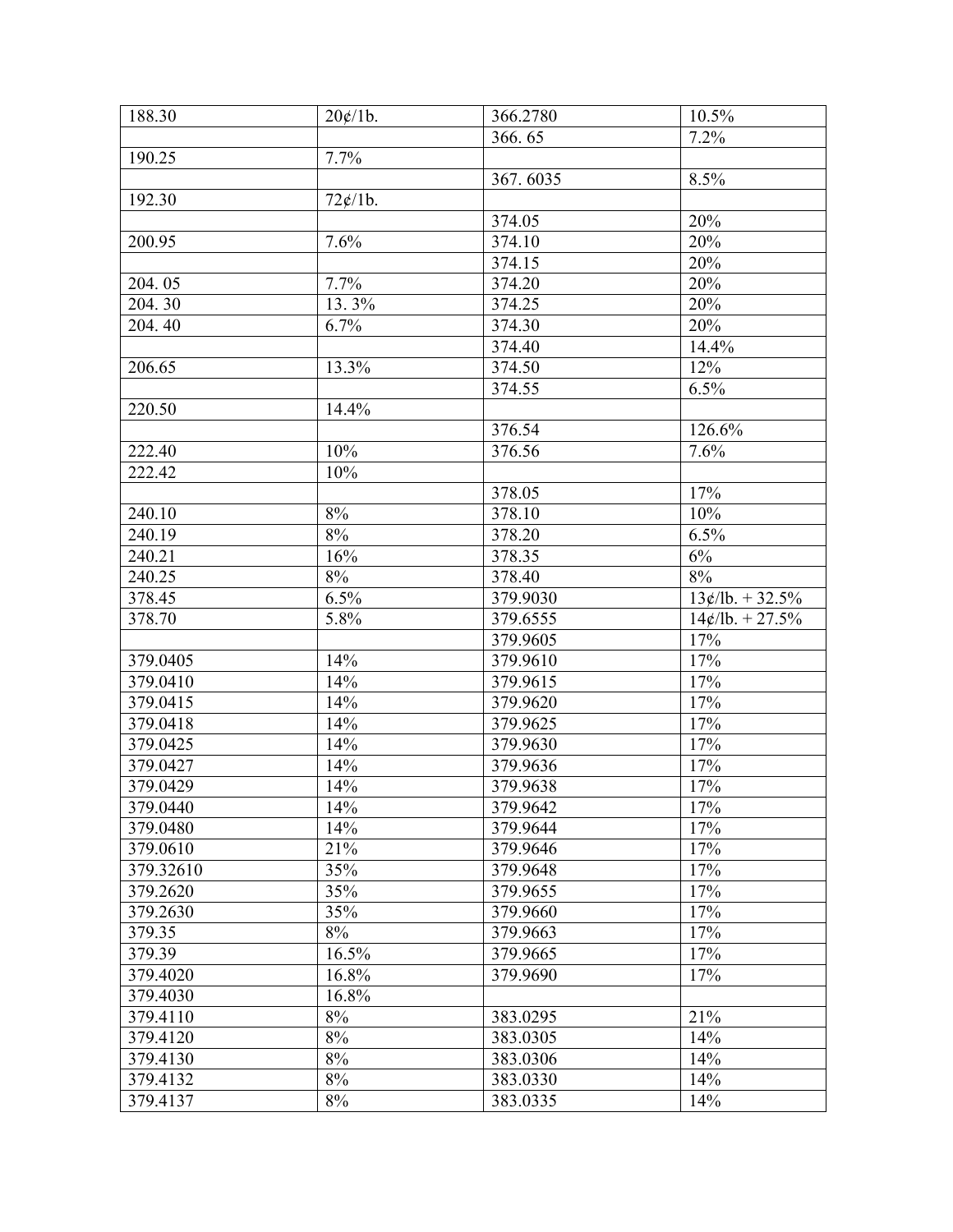| 379.4141 | $8\%$             | 383.0340 | 14%   |
|----------|-------------------|----------|-------|
| 379.4143 | 8%                | 383.0343 | 14%   |
| 379.4150 | 8%                | 383.0345 | 14%   |
| 379.4190 | 8%                | 383.0347 | 14%   |
| 379.4320 | 8%                | 383.0350 | 14%   |
| 37".4615 | 6.4%              | 383.0396 | 14%   |
| 379.4640 | 6.4%              | 383.0606 | 21%   |
| 379.4670 | 6.4%              | 383.0622 | 21%   |
| 379.5545 | 16.8%             | 383.0624 | 21%   |
| 379.6405 | 8%                | 383.0626 | 21%   |
| 379.6410 | 8%                | 383.0629 | 21%   |
| 379.6420 | 8%                | 383.0631 | 21%   |
| 379.6430 | $8\%$             | 383.0633 | 21%   |
| 379.6440 | 8%                | 383.0634 | 21%   |
| 379.6443 | 8%                | 383.0636 | 21%   |
| 379.6440 | 8%                | 383.0638 | 21%   |
| 379.6447 | 8%                | 383.0640 | 21%   |
| 379.6450 | 8%                | 383.0657 | 21%   |
| 379.6405 | 8%                | 383.0680 | 21%   |
| 379.8906 | 30%               | 383.0805 | 14%   |
| 379.4030 | 30%               | 383.0810 | 14%   |
| 379.9010 | $13¢/1b. + 32.5%$ | 383.0815 | 14%   |
| 379.9020 | $13¢/1b. + 32.5%$ | 383.0820 | 14%   |
| 379.9025 | $13¢/1b. + 32.5%$ | 383.0825 | 14%   |
|          |                   | 383.0826 | 14%   |
| 383.0828 | 14%               | 383.2058 | 17%   |
| 383.0831 | 14%               | 383.2090 | 17%   |
| 383.0833 | 14%               | 383.2305 | 17%   |
| 383.0836 | 14%               | 383.2310 | 17%   |
| 383.0838 | 14%               | 383.2315 | 17%   |
| 383.0841 | 14%               | 383.2320 | 17%   |
| 383.0844 | 14%               | 383.2325 | 17%   |
| 383.0850 | 14%               | 383.2327 | 17%   |
| 383.0852 | 14%               | 383.2329 | 17%   |
| 383.0854 | 14%               | 383.2331 | 17%   |
| 383.0865 | 14%               | 383.2333 | 17%   |
| 383.0868 | 14%               | 383.2340 | 17%   |
| 383.0870 | 14%               | 383.2351 | 17%   |
| 383.0872 | 14%               | 383.2368 | 17%   |
| 383.0873 | 14%               | 383.2369 | 17%   |
| 383.0896 | 14%               | 383.2370 | 17%   |
| 383.1902 | 30%               | 383.2374 | 17%   |
| 383.1904 | 30%               | 383.2381 | 17%   |
| 383.1906 | 30%               | 383.25   | $8\%$ |
| 383.1909 | 30%               | 383.2722 | 16.8% |
| 383.1911 | 30%               | 383.2724 | 16.8% |
| 383.1913 | 30%               | 383.2726 | 16.8% |
| 383.1915 | 30%               | 383.2728 | 16.8% |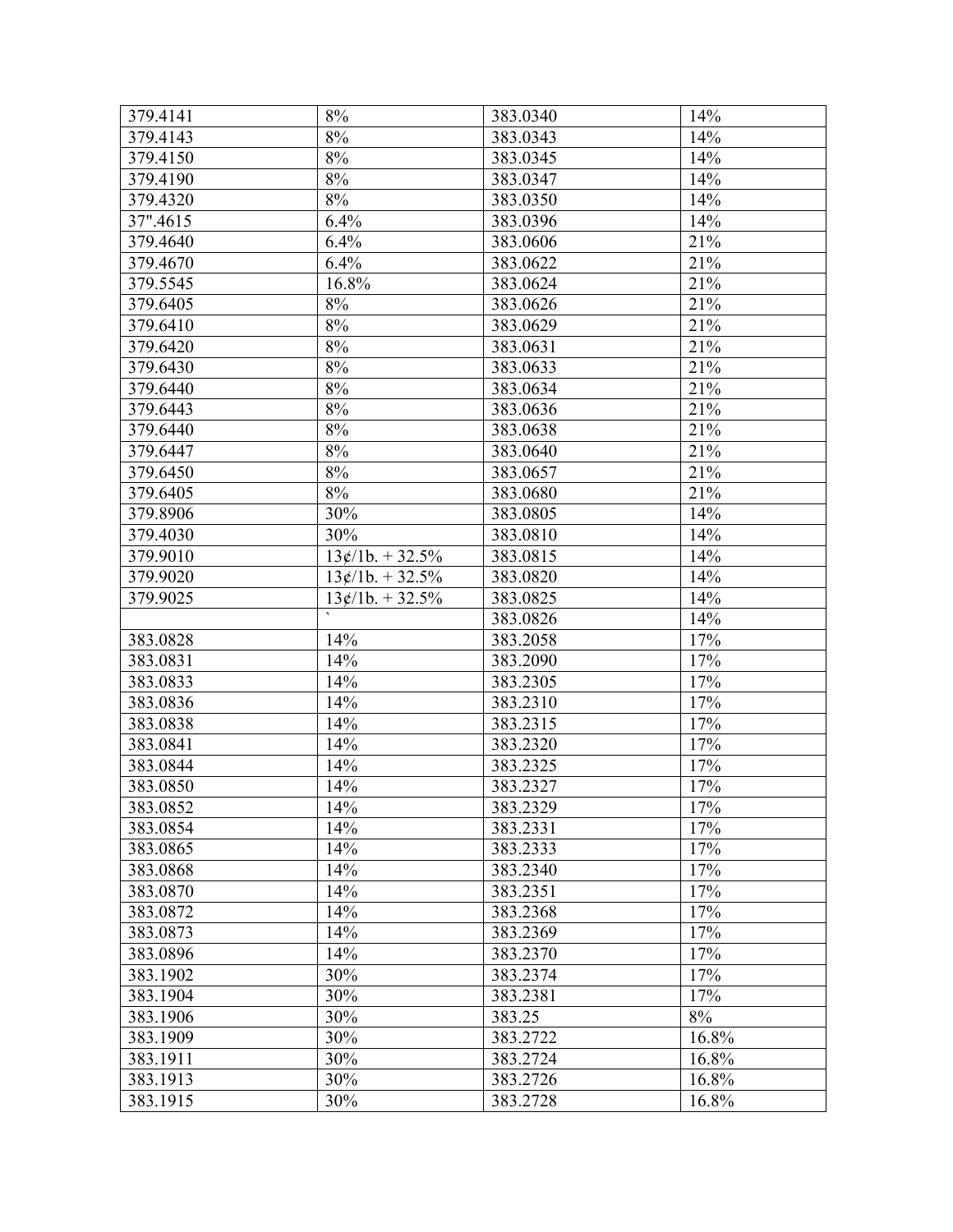| 383.1920 | 30%   | 383.2730 | 16.8%          |
|----------|-------|----------|----------------|
| 383.1922 | 30%   | 383.2732 | 16.8%          |
| 383.1924 | 30%   | 383.2736 | 16.8%          |
| 383.1926 | 30%   | 383.2738 | 16.8%          |
| 383.1928 | 30%   | 383.2807 | 16.5%          |
| 383.1950 | 30%   | 383.2809 | 16.5%          |
| 383.2005 | 17%   | 383.2826 | 16.5%          |
| 383.2007 | 17%   | 383.2828 | 16.5%          |
| 383.2009 | 17%   | 383.2835 | 16.5%          |
| 383.2011 | 17%   | 383.2838 | 16.5%          |
| 383.2013 | 17%   | 383.2842 | 16.5%          |
| 383.2014 | 17%   | 383.2844 | 16.5%          |
| 383.2016 | 17%   | 383.2850 | 16.5%          |
| 383.2020 | 17%   | 383.29   | 12%            |
| 383.2025 | 17%   | 383.3010 | $8\%$          |
| 383.2030 | 17%   | 383.3020 | $8\%$          |
| 383.2035 | 17%   | 383.3030 | $8\%$          |
| 383.2040 | 17%   | 383.3032 | $8\%$          |
| 383.2044 | 17%   | 383.3034 | $8\%$          |
| 383.2045 | 17%   | 383,3036 | 8%             |
| 383.2046 | 17%   | 383.3037 | 8%             |
| 383.2047 | 17%   | 383.3038 | $8\%$          |
| 383.2049 | 17%   | 383.3040 | $8\%$          |
| 383.2051 | 17%   | 383.3060 | $8\%$          |
| 383.2052 | 17%   | 383.3062 | $8\%$          |
| 383.2056 | 17%   | 383.3064 | $8\%$          |
|          |       | 383.3066 | $8\%$          |
| 383.3067 | $8\%$ | 383.5096 | $8\%$          |
| 383.3068 | 8%    | 383.5097 | 8%             |
| 383.3080 | $8\%$ | 383.5098 | $8\%$          |
| 383.3085 | $8\%$ | 383.5099 | $8\%$          |
| 383.3096 | 8%    | 383.5204 | $5\%$          |
| 383.34   | 6.4%  | 383.5208 | $5\%$          |
| 383.36   | $8\%$ | 383.5212 | $\overline{5}$ |
| 383.3770 | 6.4%  | 383.5216 | 5%             |
| 383.39   | 9%    | 383.5222 | 5              |
| 383.40   | 6.4%  | 383.5224 | $\overline{5}$ |
| 383.42   | 8%    | 383.5227 | $\overline{5}$ |
| 383.43   | 6.4%  | 383.5234 | $\overline{5}$ |
| 383.4724 | 13.2% | 383.5238 | 5              |
| 383.4726 | 13.2% | 383.5242 | $\overline{5}$ |
| 383.4753 | 13.2% | 383.5252 | $\overline{5}$ |
| 383.4754 | 13.2% | 383.5253 | $\overline{5}$ |
| 383.4756 | 13.2% | 383.5254 | $\overline{5}$ |
| 383.4757 | 13.2% | 383.5257 | $\overline{5}$ |
| 383.4758 | 13.2% | 383.5264 | $\overline{5}$ |
| 383.4760 | 13.2% | 383.5268 | $\overline{5}$ |
| 383.4761 | 13.2% | 383.5272 | 5              |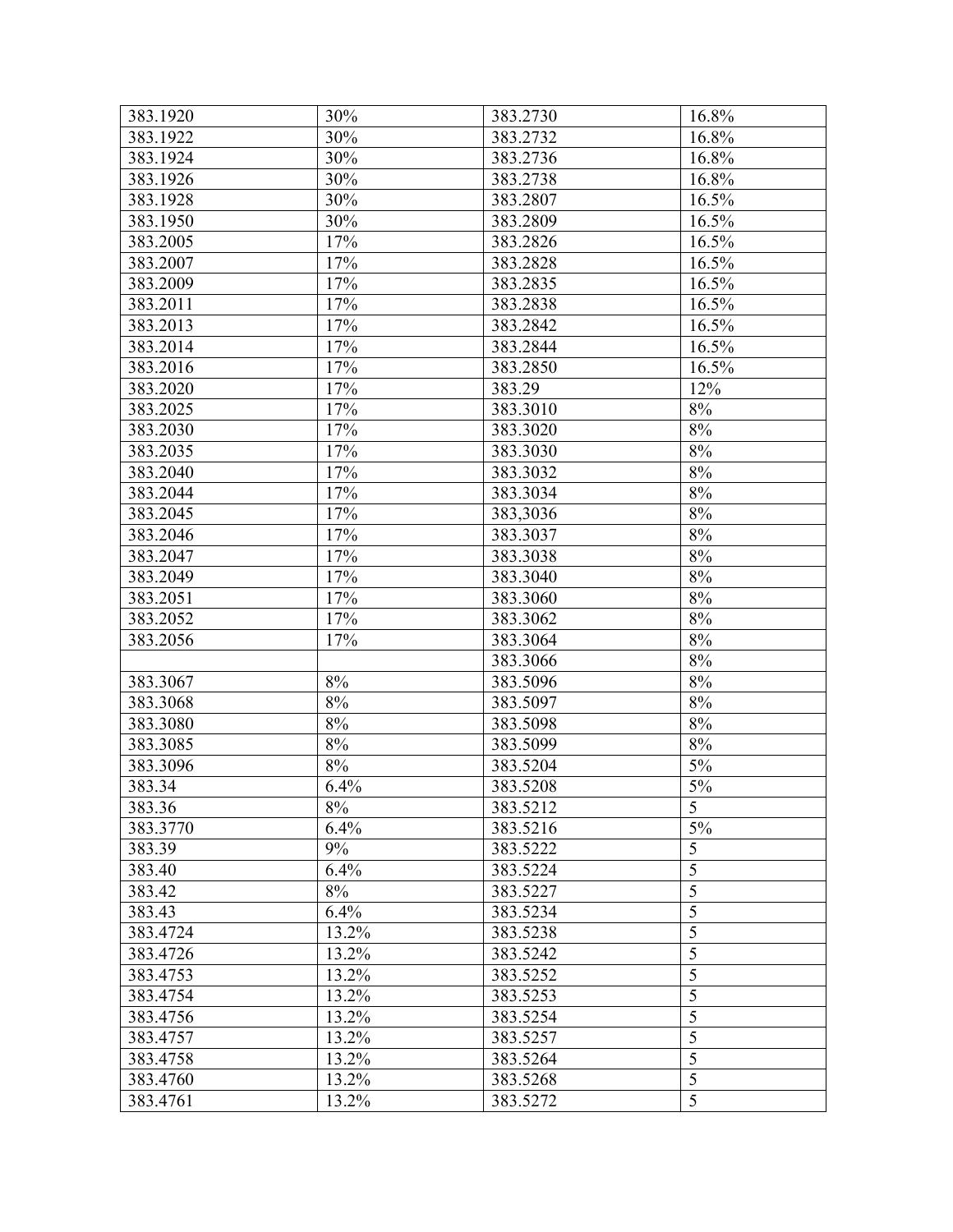| 383.4762 | 13.2%% | 383.5276 |        | 5                       |                                            |
|----------|--------|----------|--------|-------------------------|--------------------------------------------|
| 383.4764 | 13.2%  | 383.5282 |        | 5                       |                                            |
| 383.4765 | 13.2%  | 383.5283 |        | 5                       |                                            |
| 383.4770 | 13.%2  | 383.5285 |        | 5                       |                                            |
| 383.4814 | 12%    | 383.5373 |        | 3                       |                                            |
| 383.4816 | 12%    | 383.5374 |        | 3                       |                                            |
| 383.4821 | 12%    | 383.5375 |        | $\overline{\mathbf{3}}$ |                                            |
| 383.4823 | 12%    | 383.5377 |        | $\mathfrak{Z}$          |                                            |
| 383.4825 | 12%    | 383.5377 |        | $\mathfrak{Z}$          |                                            |
| 383.49   | 6.5%   | 383.5379 |        | 3                       |                                            |
| 383.5010 | $8\%$  | 383.5380 |        | $\overline{3}$          |                                            |
| 383.5012 | $8\%$  | 383.5381 |        | $\mathfrak{Z}$          |                                            |
| 383.5014 | $8\%$  | 383.5383 |        | $\overline{\mathbf{3}}$ |                                            |
| 383.5016 | $8\%$  | 383.5384 |        | $\overline{\mathbf{3}}$ |                                            |
| 383.5020 | $8\%$  | 383.5385 |        | $\overline{3}$          |                                            |
| 383.5026 | $8\%$  | 383.5387 |        | $\mathfrak{Z}$          |                                            |
| 383.5027 | $8\%$  | 383.5389 |        | $\mathfrak{Z}$          |                                            |
| 383.5028 | $8\%$  | 383.5390 |        | 3                       |                                            |
| 383.5029 | 8%     | 383.5391 |        | $\overline{\mathbf{3}}$ |                                            |
| 383.5032 | 8%     | 383.5393 |        | $\overline{\mathbf{3}}$ |                                            |
| 383.5033 | 8%     | 383.5396 |        | $\overline{\mathbf{3}}$ |                                            |
| 383.5034 | $8\%$  | 383.5397 |        | $\overline{\mathbf{3}}$ |                                            |
| 383.5037 | $8\%$  | 383.5399 |        | 3                       |                                            |
| 383.5051 | $8\%$  | 383.78   |        | 7.5                     |                                            |
| 383.5058 | 8%     | 383.8028 |        | $13¢/1b. +$             |                                            |
|          |        |          |        | 32.5%                   |                                            |
| 383.5059 | 8%     | 383.8030 |        | $13¢/1b. +$             |                                            |
|          |        |          |        | 32.5%                   |                                            |
| 383.5064 | 8%     | 383.81   |        | 30%                     |                                            |
| 383.5068 | $8\%$  | 383.86   |        | 17%                     |                                            |
| 383.5074 | 8%     | 383.9070 |        | $17¢/1b. +$             |                                            |
|          |        |          |        | 27.5%                   |                                            |
| 383.5094 | $8\%$  |          |        |                         |                                            |
| 383.9203 | 17%    |          | 404.20 |                         | $1.3¢/1b. +$<br>13.1%                      |
| 383.9215 | 17%    |          | 404.38 |                         | 13.5%                                      |
| 383.9225 | 17%    |          | 404.48 |                         | 7.2%                                       |
| 383.9230 | 17%    |          | 404.60 |                         | $1.7 \frac{\cancel{c}}{1}$ . +             |
|          |        |          |        |                         | 13.6%                                      |
| 383.9235 | 17%    |          | 404.64 |                         | 10.5%                                      |
| 383,9240 | 17%    |          | 404.88 |                         | $1.1 \times 10$ .                          |
|          |        |          |        |                         | $+18.8%$                                   |
| 383,9242 | 17%    |          | 404.96 |                         | 7.8%                                       |
| 383.9243 | 17%    |          |        |                         |                                            |
| 383.9245 | 17%    |          | 405,02 |                         | $1.7 \frac{\cancel{c}}{1}$ . +             |
|          |        |          |        |                         | 15.6%                                      |
| 383.9246 | 17%    |          | 405.07 |                         | $1.7 \frac{\cancel{0}}{1.7} = \frac{1}{2}$ |
|          |        |          |        |                         | 15,6%                                      |
| 383,9262 | 17%    |          | 405.16 |                         | 7.2%                                       |
|          |        |          |        |                         |                                            |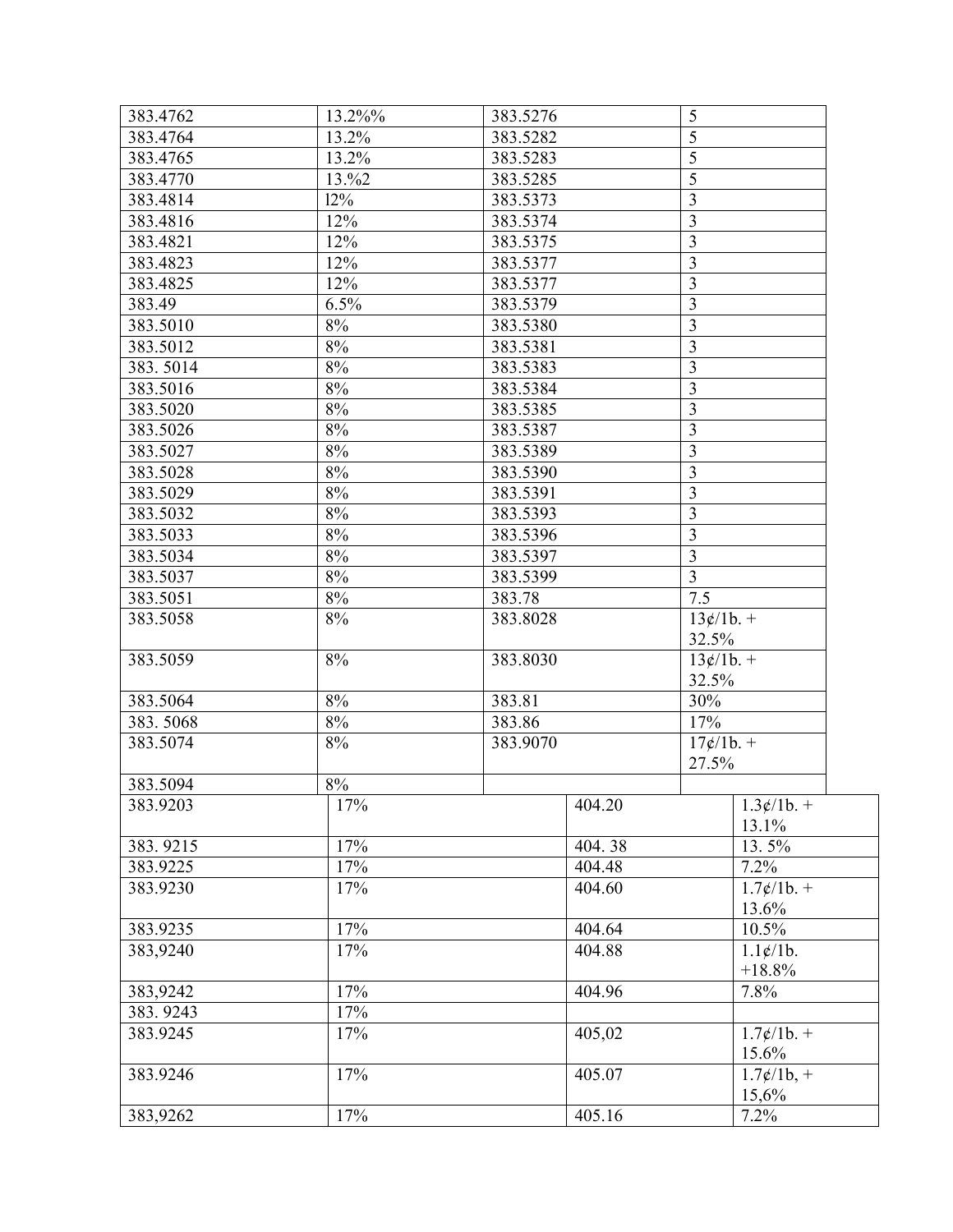| 383.9264 | 17t               | 405.31              | $1.7 \frac{\cancel{c}}{1}$ . +        |
|----------|-------------------|---------------------|---------------------------------------|
|          |                   |                     | 18.1%                                 |
| 383.9267 | 17t               | 405.36              | 7.3%                                  |
| 383,9268 | 17%               | $\overline{405}.44$ | 7.2%                                  |
| 383.9269 | 17%               | 405,68              | 19.9%                                 |
| 383,9276 | 17t               | 405.70              | 13.5%                                 |
| 383.9296 | 17%               | 405,72              | 7.2%                                  |
| 383.9506 | 4%                | 405.80              | $1.3¢/1b. +$                          |
|          |                   |                     | 16.2%                                 |
| 383.9508 | 4%                | 405.85              | $\overline{1.7\frac{\cancel{c}}{1b}}$ |
|          |                   |                     | $+12.5%$                              |
| 383.9510 | 4%                | 405.88              | 7.3%                                  |
| 383.9517 | 48                |                     |                                       |
| 383.9519 | 48                | 406.24              | 7.8%                                  |
| 383.9521 | 4%                | 406.28              | $0.4¢/1b. +$                          |
|          |                   |                     | 12.5%                                 |
| 383.9523 | 4%                | 406.37              | $1.7 \frac{\cancel{0}}{1.1}$          |
|          |                   |                     | 16.2%                                 |
| 383.9527 | 48                | 406,39              | $1.7 \frac{\cancel{c}}{1}$ . +        |
|          |                   |                     | 16.2%                                 |
| 383.9529 | 4%                | 406,44              | 17.5%                                 |
|          |                   | 406.52              | 7.4%                                  |
| 386.11   | 10%               | 406.52              | $1.7 \frac{\cancel{c}}{1}$ . +        |
|          |                   |                     | 18%                                   |
| 386.5042 | 7%                | 406.64              | $0.1 \frac{\ell}{16}$ ,               |
|          |                   |                     | $+18.7%$                              |
|          |                   | 406.68              | $0.1 \frac{\cancel{c}}{10}$ . +       |
|          |                   |                     | 19.8%                                 |
| 389.62   | 9%                | 406.72              | $1.5 \frac{\cancel{e}}{1}$ . +        |
|          |                   |                     | 10%                                   |
|          |                   | 406.76              | $0.9 \frac{\cancel{0}}{10} +$         |
|          |                   |                     | 12.5%                                 |
| 402,20   | $1.3¢/1b. +12.5%$ | 406.81              | $1.1 \frac{\cancel{c}}{1}$ . +        |
|          |                   |                     | 12.5%                                 |
| 402,40   | 7.6%              | 406.82              | $1.7 \frac{\cancel{c}}{1}$ . +        |
|          |                   |                     | 12.5%                                 |
| 402.44   | 9.5%              | 406.83              | $1,7¢/1b. +$                          |
|          |                   |                     | 12.5%                                 |
| 402.48   | 7,88              | 406.96              | $1¢/1b, +$                            |
|          |                   |                     | 15.6%                                 |
| 402.52   | 10.4%             |                     |                                       |
| 402.54   | 10.4%             | 407.09              | 7.4%, but                             |
| 402,60   | 7.4%              |                     | not less                              |
| 402.68   | 15.2%             |                     | than the                              |
| 402.76   | 7.6%              |                     | highest rate                          |
| 402.84   | 10%               |                     | applicable                            |
|          |                   |                     | to any                                |
|          |                   |                     | component                             |
|          |                   |                     | material                              |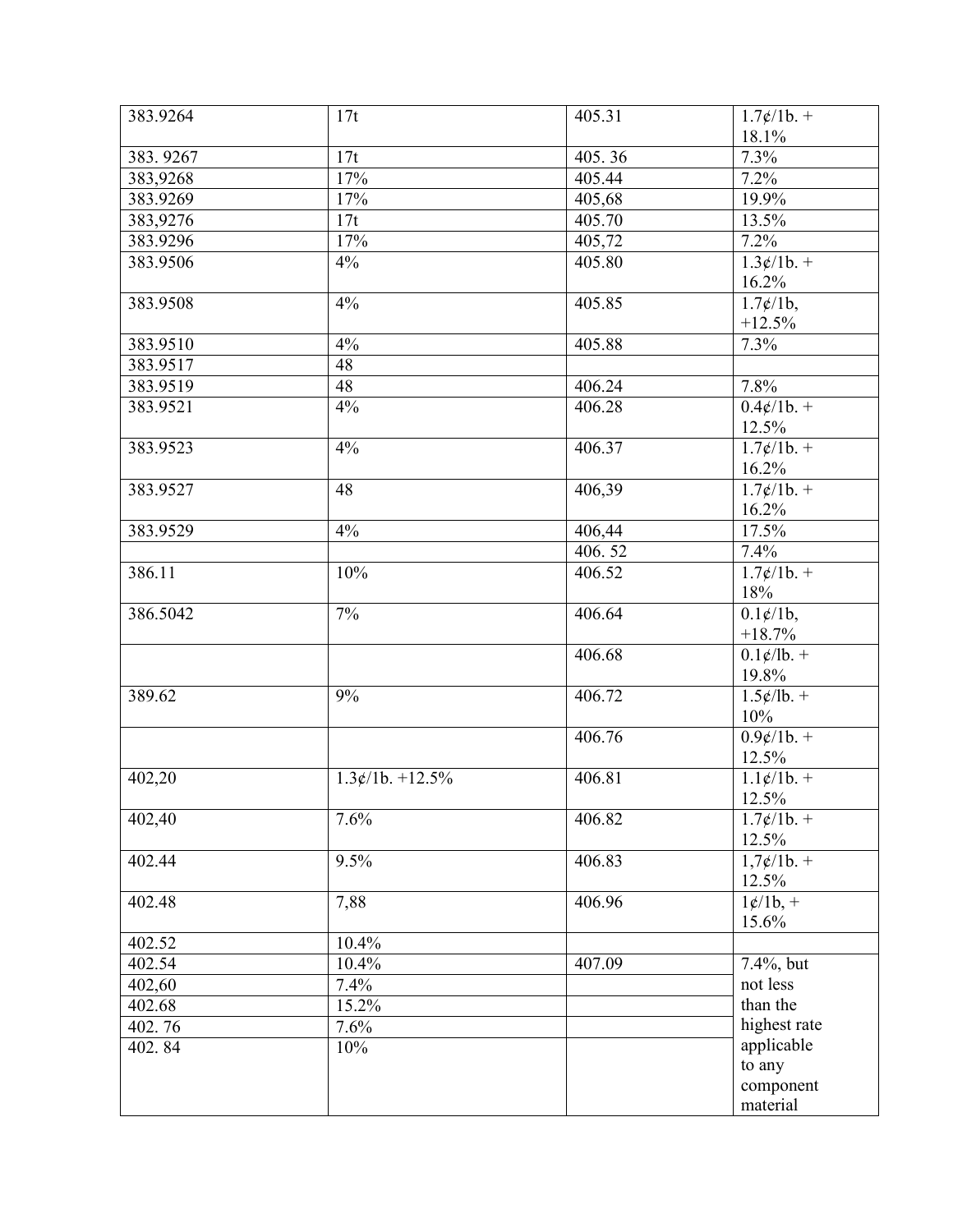| 402.88               | 15%                | 407.14 | $1.7 \frac{\cancel{c}}{1}$ . + |
|----------------------|--------------------|--------|--------------------------------|
|                      |                    |        | 12.5%                          |
| 403.29               | 20%                | 407.16 | $1,7¢/1b. +$                   |
|                      |                    |        | 13.6%, but                     |
|                      |                    |        | not less                       |
|                      |                    |        | than the                       |
|                      |                    |        | highest rate                   |
|                      |                    |        | applicable                     |
|                      |                    |        | to any                         |
|                      |                    |        | component                      |
|                      |                    |        | material                       |
| 403.32               | 7.2%               |        |                                |
| $\overline{403}$ .49 | $1.7¢/1b. + 13.7%$ |        |                                |
| 403,76               | 10.6%              |        |                                |
| 404.00               | 7.5%               |        |                                |
| 408.00               | 8.9%               | 410.48 | 10.8%                          |
| 408.22 pt. $1/$      | 13.5%              | 410.52 | 7.2%                           |
| 408.32               | 10.7%              | 410.56 | 8.6%                           |
| 408.41               | 8.5%               | 410.66 | 8.7%                           |
| 408.76               | 7.6%               | 410.72 | 10.2%                          |
|                      |                    | 410.76 | 7.2%                           |
| 409.30               | 7.7%               | 410.80 | 7.6%                           |
| 409.38               | 8.2%               | 410.84 | 10%                            |
| 409.42               | 14.3%              |        |                                |
| 409.46               | $1.5¢/1b. + 14%$   | 411.12 | 7.4%                           |
| 409.50               | $1.5¢/1b. + 14.4%$ | 411.24 | 8%                             |
| 409.54               | 20%                | 411.26 | 11.6%                          |
| $\overline{409.58}$  | 14.2%              | 411.72 | 7.4%                           |
| 409.62               | 9.2%               | 411.80 | 15%                            |
| 409.66               | 20%                | 411.82 | 10.8%                          |
| 409.68               | 15%                | 411.87 | 10.84                          |
| 409.70               | 9%                 | 411.91 | 8.1%                           |
| 409.74               | 20%                |        |                                |
| 409.76               | 15%                | 412.52 | 7.8%                           |
| 409.78               | 9.5%               | 412.56 | 16.2%                          |
| 409.82               | 20%                | 412.72 | 9.1%                           |
| 409.84               | 15%                | 412.80 | 23.5%                          |
| 409.86               | 9%                 | 412.84 | 18.9%                          |
| 409.92               | 20%                | 412.88 | 11.8%                          |
| 409.92               | 15%                | 412.92 | 16.3%                          |
| 409.94               | 8.1%               |        |                                |
| 409.92               | 8.2%               | 413.04 | 12.2%                          |
|                      |                    | 413.12 | 9.4%                           |
| 410.00               | 20%                | 413.16 | 8.4%                           |
| 410.02               | 15%                | 413.20 | 16.3%                          |
| 410.04               | 8.3%               | 413.30 | 11.9%                          |
| 410.08               | 20%                | 413.32 | 20%                            |
| 410.10               | 15%                | 413.36 | 15.7%                          |
| 410.12               | 8.4%               | 413.50 | 10%                            |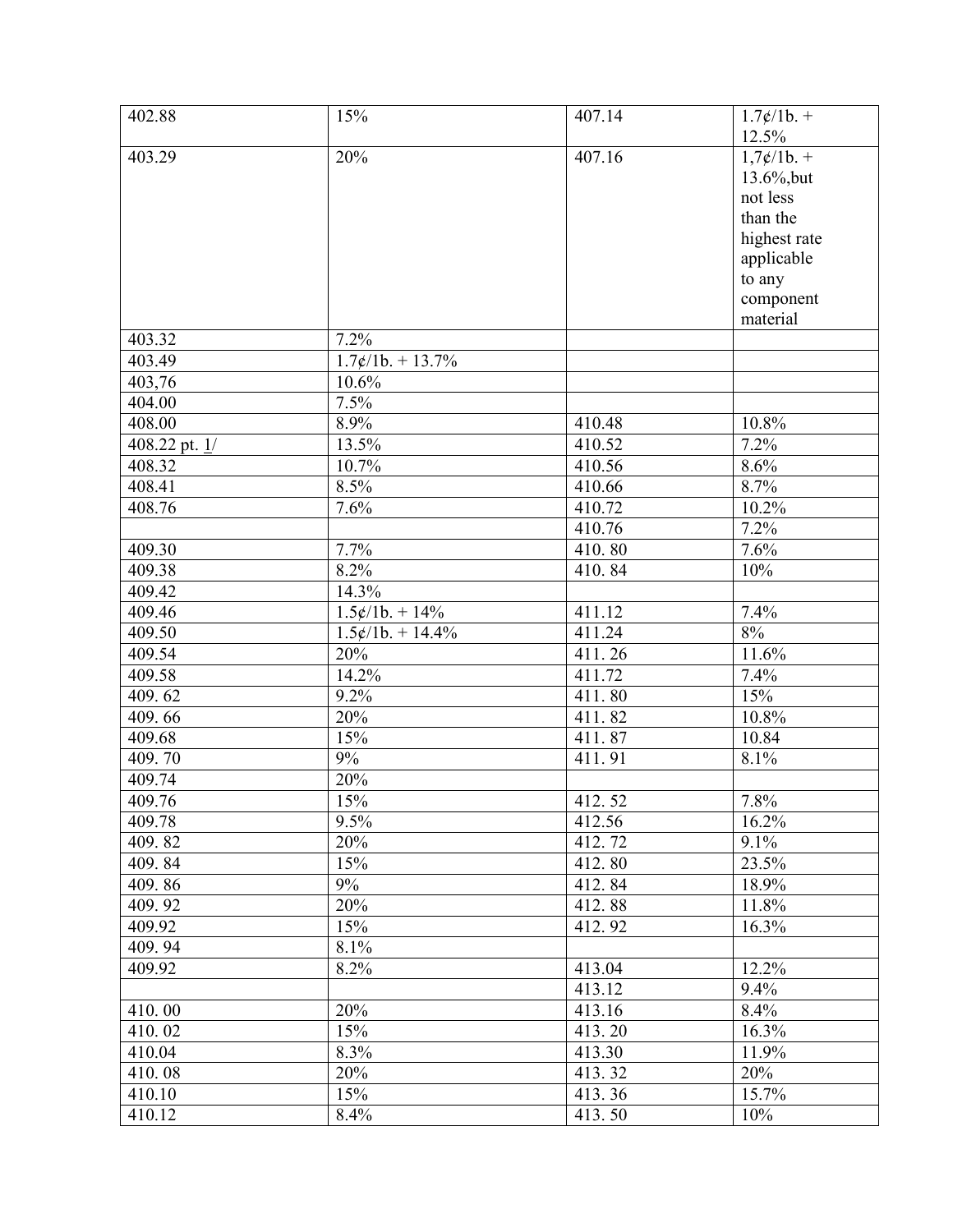| 410.16 | 20%   |            | 413.51 | 10%, but not less  |
|--------|-------|------------|--------|--------------------|
|        |       |            |        | than the highest   |
|        |       |            |        | rate applicable to |
|        |       |            |        | any component      |
|        |       |            |        | material           |
| 410.18 | 15%   |            |        |                    |
| 410.19 | 9%    |            |        |                    |
| 410.20 | 20%   |            |        |                    |
| 410.22 | 15%   |            |        |                    |
| 410.24 | 20%   |            |        |                    |
| 410.28 | 8.3%  |            | 416.40 | 10.5%              |
| 410.32 | 20%   |            | 416.45 | 4.2%               |
| 410.34 | 15%   |            |        |                    |
| 410.36 | 12.5% |            | 417.40 | 10%                |
| 410.40 | 12.5% |            | 417.42 | 11.2%              |
| 410.44 | 14%   |            |        |                    |
| 418.30 | 10%   | 429.24     |        | 15.9%              |
| 418.40 | 7.2%  | 429.26     |        | 20%                |
| 418.42 | 7.2%  | 429.44     |        | 12%                |
| 418.44 | 7.2%  | 429.47     |        | 18%                |
|        |       | 429.48     |        | 3.7%               |
| 420.32 | 10%   | 429.70     |        | 7.2%               |
| 420.34 | 11.2% | 429.95     |        | 3.7%               |
|        |       |            |        |                    |
| 421.06 | 14%   | 432.25     |        | 3.7%, but          |
|        |       |            |        | not less           |
|        |       |            |        | than the           |
|        |       |            |        | highest rate       |
|        |       |            |        | applicable         |
|        |       |            |        | to any             |
|        |       |            |        | material           |
| 421.14 | 8.6%  |            |        |                    |
| 421.56 | 10%   |            |        |                    |
| 421.60 | 11.2% |            |        |                    |
| 422.10 | 7.8%  |            |        |                    |
| 422.12 | 7.8%  | 437.04     |        | 20¢/1b.            |
| 422.14 | 7.8%  | 437.38     |        | $50¢/1b$ .         |
| 422.40 | 10.5% | 437.47     |        | $8\%$              |
| 422.42 | 10%   | 437.74     |        | 12%                |
| 422.60 | 12.8% |            |        |                    |
| 422.62 | 12.8% | 445.30     |        | 12.5%              |
| 422.74 | 14%   | 445.46     |        | 10.1%              |
|        |       | 445.52     |        | 12.5%              |
| 423.84 | 14%   |            |        |                    |
| 423.92 | 10%   | 460.20     |        | 8%                 |
| 423.94 | 7.4%  | 460.55     |        | 14.4%              |
|        |       | 460.<br>60 |        | $8\%$              |
| 425.00 | 11.6% | 460.70     |        | 7.2%               |
| 425.12 | 11.3% |            |        |                    |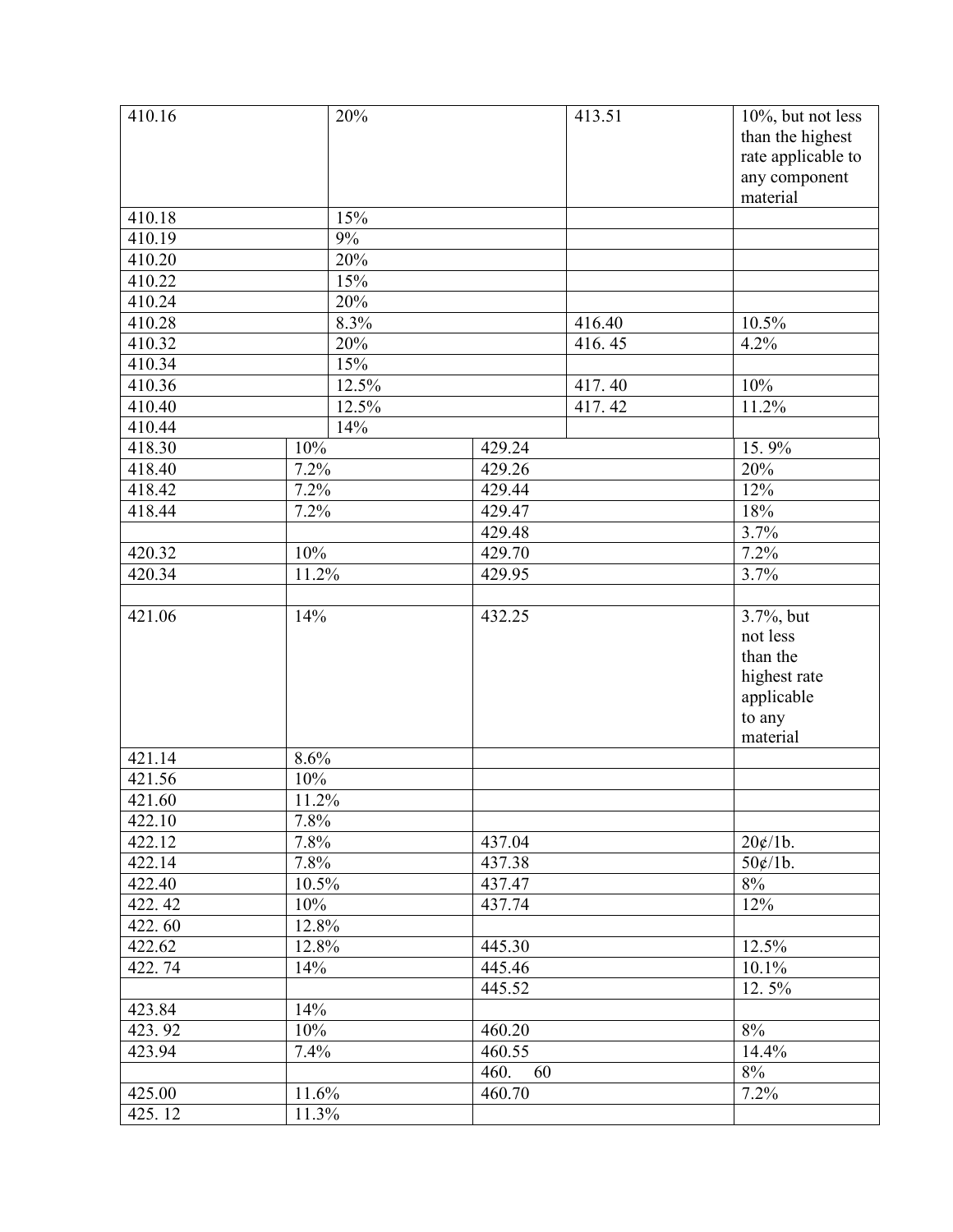| 425.24 | 3.7%                | 473.40     | $8\%$                            |
|--------|---------------------|------------|----------------------------------|
| 425.30 | 12%                 | 473.58     | $\frac{12}{6}$                   |
|        |                     | 473.62     | $8\%$                            |
| 426.22 | $\frac{1}{7.2\%}$   |            |                                  |
| 426.94 | 8.4%                | 474.02     | $0.15$ ¢/piece                   |
| 426.96 | 14%                 |            |                                  |
|        |                     | 485.30     | 7.2%                             |
|        |                     |            |                                  |
| 427.14 | 7.8%                |            |                                  |
| 427.22 | 7.5%                | 490.05     | 7.4%                             |
| 427.24 | 14%                 |            |                                  |
| 427.44 | 20%                 | 493.42     | 12.8%                            |
| 427,46 | 7.2%                | 493.65     | 8%                               |
| 427.92 | 1.3¢/1b.            | 493.66     | 15%                              |
| 427.97 | 18%                 |            |                                  |
|        |                     | 511.31     | 16.8%                            |
| 428.06 | 14%                 |            |                                  |
| 428.30 | 11.5%               | 520.61     | 16.8%                            |
| 428.34 | 12%                 | 520.75     | 6%                               |
| 428.47 | 12.3%               |            |                                  |
| 428.52 | 15.9%               | 522.24     | 13.5%                            |
| 428.84 | 9%                  |            |                                  |
| 428.86 | 12%                 | 531.37     | 9%                               |
| 428.94 | 7.8%                |            |                                  |
| 532.22 | 20%                 | 605.03     | 8.2%                             |
| 532.24 | 19%                 | 605.05     | 10%                              |
| 532.27 | 20%                 | 605.08     | 8.2%                             |
| 532.31 | 10.8%               | 605.27     | 7.5%                             |
|        |                     | 605.28     | 8.2%                             |
| 533.54 | 8%                  | 605.46     | 7.5%                             |
|        |                     | 605.47     | 10%                              |
| 534.81 | $2¢/doz$ . Pcs. +7% | 605.66     | 16%                              |
| 534.84 | $7\%$               |            |                                  |
| 534.94 | $9\%$               | 606.42     | $8\%$                            |
|        |                     | 606.90     | 8.4%                             |
| 535.21 | 12%                 | 606.94     | 8.4%                             |
| 535.24 | 8.2%                | 606.95     | 8.4%                             |
| 535.31 | 7.2%                |            |                                  |
|        |                     | 607.88     | 8%                               |
| 536.15 | $8\%$               | 607.90     | 8%                               |
| 540.27 | 13.6%               | 608.43     | 8.4%                             |
| 540.30 | 14%                 | 608.49     | 8.4%                             |
| 540.43 | 7.5%                | 608.57     | 9.2%                             |
| 540.47 | 9.6%                | 608.64     | 9.2%                             |
| 540.55 | 7.2%                |            |                                  |
| 540.65 | 8.2%                | 612.61 1-a | 7.3%                             |
| 540.67 | 10%                 | 612.61 1-b | $0.5 \frac{\cancel{e}}{1}$ b. on |
|        |                     |            | copper content $+$               |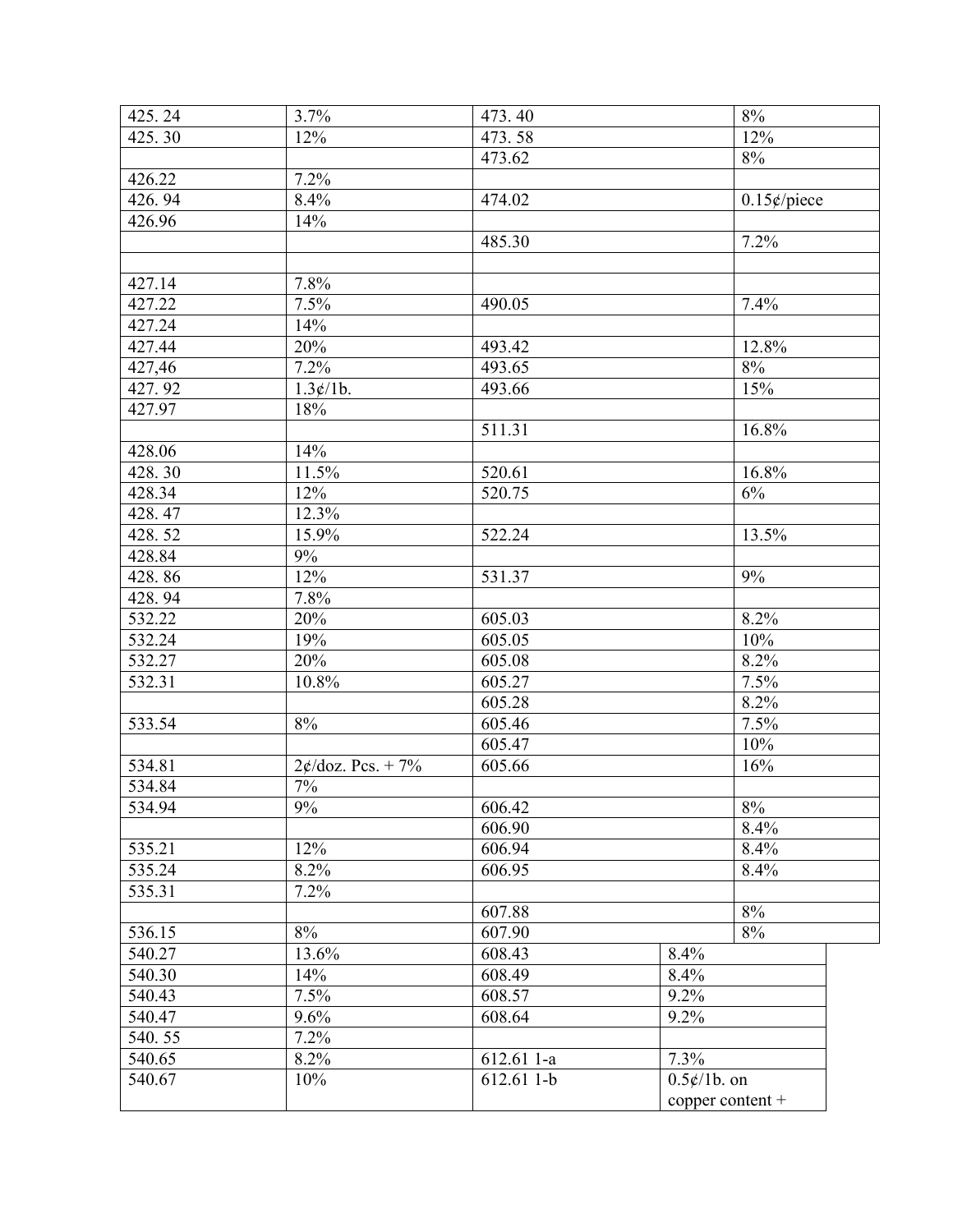|         |                     |             | 7%                                 |
|---------|---------------------|-------------|------------------------------------|
| 543.23  | $2\not\in$ /sq. ft. | 612.70 1-a  | 7.3%                               |
|         |                     | 612.70 1-b  | $0.54/1b.$ on                      |
|         |                     |             | copper content +                   |
|         |                     |             | 7.2%                               |
| 544.16  | 7.2%                |             |                                    |
| 544.51  | 7.8%                | 612.71 1-a  | 7.4%                               |
| 544.54  | 8%                  | $612.711-b$ | $0.5 \frac{\cancel{e}}{1}$ b. on   |
|         |                     |             | copper content +                   |
|         |                     |             | $0.02 \frac{\cancel{c}}{lb} + 7\%$ |
| 544.64  | 7.2%                |             |                                    |
| 545.17  | 7.5%                |             |                                    |
| 545.31  | $1.6¢$ each + $8\%$ | 613.15 1-a  | $\overline{11.2\%}$                |
| 545.34  | 2.8¢ each + $8\%$   | 613.15 1-b  | $0.6¢/1b. + 8.8%$                  |
| 545.35  | $4¢$ each + $8\%$   |             |                                    |
| 545.37  | $6¢$ each + $8\%$   | 624.40      | 11.9%                              |
| 545.53  | 11.2%               | 624.42      | 9%                                 |
| 545.65  | 12%                 |             |                                    |
|         |                     | 626.04      | 15.2%                              |
| 546.18  | 8.4%                |             |                                    |
| 546.23  | 8%                  | 628.55      | 8%                                 |
| 546.38  | 10%                 |             |                                    |
| 546.39  | 9%                  | 629.12      | 7.2%                               |
| 546.47  | 7.8%                | 629.14      | 15%                                |
|         |                     | 629.20      | 15%                                |
| 547.13  | 9.6%                | 629.28      | 10.5%                              |
| 547.55  | 8.4%                |             |                                    |
|         |                     | 632.30      | 14%                                |
| 548.03  | 7.5%                | 632.78      | $32¢/1b$ .                         |
| 642.25  | 10%                 | 656.25      | 10%                                |
| 642.27  | 7.8%                | 656.30      | 8%                                 |
| 642.74  | $7.2\%$             |             |                                    |
| 644.15  | $7\%$               | 4%          |                                    |
| 644.60  | 8.2%                | 661.90      | 3.9%                               |
|         |                     |             |                                    |
| 646.49- | 10%                 | 668.32      | 8oc each $+8\%$                    |
| 646.88  | 12.3%               | 668.34      | $b\%$                              |
| 647.10  | 8%                  | 670.58      | 10%                                |
| 674.30  | 5.8%                |             |                                    |
| 649.23  | 7.2%                | 674.31      | 4.2%                               |
| 649.43  | 7.2%                | 674.33      | 4.2%                               |
| 649.44  | 8.4%                | 674.34      | 4.2%                               |
| 649.53  | $7\%$               | 674.35      | 4.4%                               |
| 649.fi  | 10%                 |             |                                    |
| 649.73  | 10%                 | 680.59      | 50C each + $7.7\%$                 |
| 649.15  | 10%                 | 680.62      | 9%                                 |
| 649.91  | 8%                  |             |                                    |
|         |                     | 682.20      | 10%                                |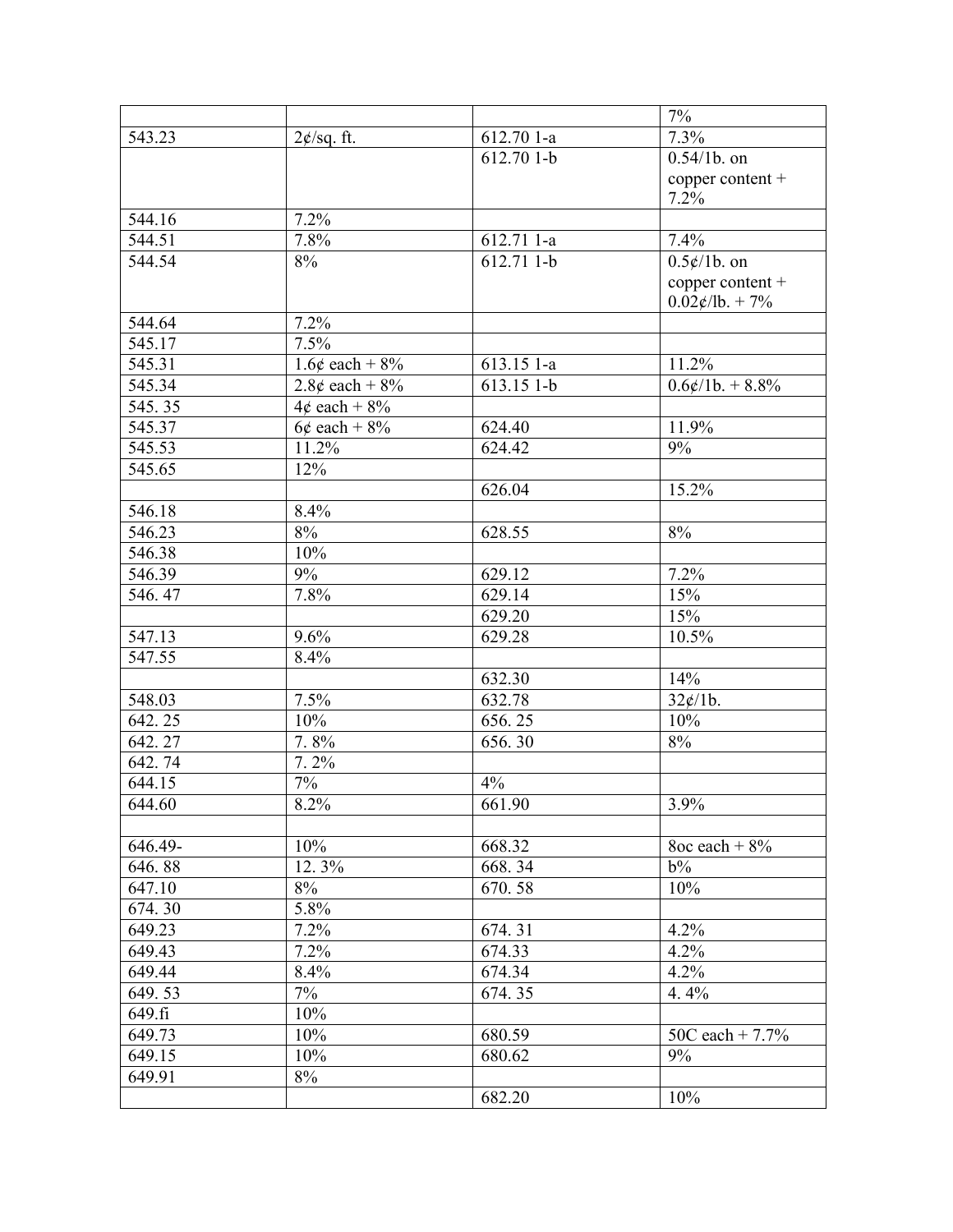| 650.08 | $0.88$ each + $10\%$                            | 682.55              | 10%                                                                                               |
|--------|-------------------------------------------------|---------------------|---------------------------------------------------------------------------------------------------|
| 650.10 | $0.88$ each + $14\%$                            |                     |                                                                                                   |
| 650.54 | 13.6%                                           | 683.70              | 25%                                                                                               |
| 650.56 | 7.5%                                            |                     |                                                                                                   |
| 650.83 | 8%                                              | 684.15              | 6.8%                                                                                              |
| 650.90 | $10¢$ each + $10\%$                             |                     |                                                                                                   |
| 650.92 | $10¢$ each + $10\%$                             | 685.16              | $6\%$                                                                                             |
|        |                                                 | 651.01              | 7.6%                                                                                              |
| 651.13 | 8.1%                                            |                     |                                                                                                   |
| 651.62 | 8.2%                                            | 687.35              | 12%                                                                                               |
| 651.75 | The rate of duty, if any,<br>applicable to each | $\overline{690.15}$ | 14.4%                                                                                             |
|        | article in the set                              | 700.05              | 16%                                                                                               |
|        |                                                 | 700.10              | $8\%$                                                                                             |
| 652.55 | $8\%$                                           | 700.15              | 8%                                                                                                |
| 652.72 | 8.2%                                            | 700.20              | $2\%$                                                                                             |
|        |                                                 | 700.25              | $13.\overline{6\%}$                                                                               |
| 653.39 | 7.6                                             | 700.26              | $13.6$ ¢/pair                                                                                     |
| 653.65 | 8.2                                             | 700.27              | 4%                                                                                                |
| 653.70 | 7.5                                             | $\overline{700.29}$ | 4%                                                                                                |
| 653.75 | 8.2                                             | 700.30              | 4%                                                                                                |
|        |                                                 | 700.32              | 4%                                                                                                |
| 656.05 | 8                                               | 700.35              | 6.8%                                                                                              |
| 656.20 | $\overline{7.5}$                                | 700.41              | 8%                                                                                                |
| 700.43 | $12\%$                                          | 707.90              | 8.4%                                                                                              |
| 700.45 | $8\%$                                           |                     |                                                                                                   |
| 700.51 | 6.6%                                            | 708.05              | 8%                                                                                                |
| 700.52 | 20%                                             | 708.07              | 8%                                                                                                |
| 700.53 | 30%                                             | 708.10              | 8.4%                                                                                              |
| 700.56 | 4.8%                                            | 708.21              | $7\%$                                                                                             |
| 700.57 | 37.5%                                           | 708.25              | $8\%$                                                                                             |
| 700.59 | 37.5%                                           | 708.27              | $8\%$                                                                                             |
| 700.61 | 37.5%                                           | 708.30              | 8.4%                                                                                              |
| 700.62 | $90¢$ /pair + 20%                               | 708.41              | 9%                                                                                                |
| 700.63 | 20%                                             | 708.43              | 7.2%                                                                                              |
| 700.64 | 48%                                             | 708.45              | 7.2%                                                                                              |
| 700.67 | $90¢/pair + 37.5%$                              | 708.47              | 7.2%                                                                                              |
| 700.69 | $90¢/pair + 20%$                                | 708.56              | 16%                                                                                               |
| 700.71 | 20%                                             | 708.58              | 8%                                                                                                |
| 700.72 | 12%                                             | 708.63              | 9%                                                                                                |
| 700.73 | 8%                                              | 708.65              | The rate<br>applicable to<br>the articles of<br>which the<br>frames and<br>mountings are<br>parts |
| 700.74 | 6%                                              |                     |                                                                                                   |
| 700.75 | 2.8%                                            |                     |                                                                                                   |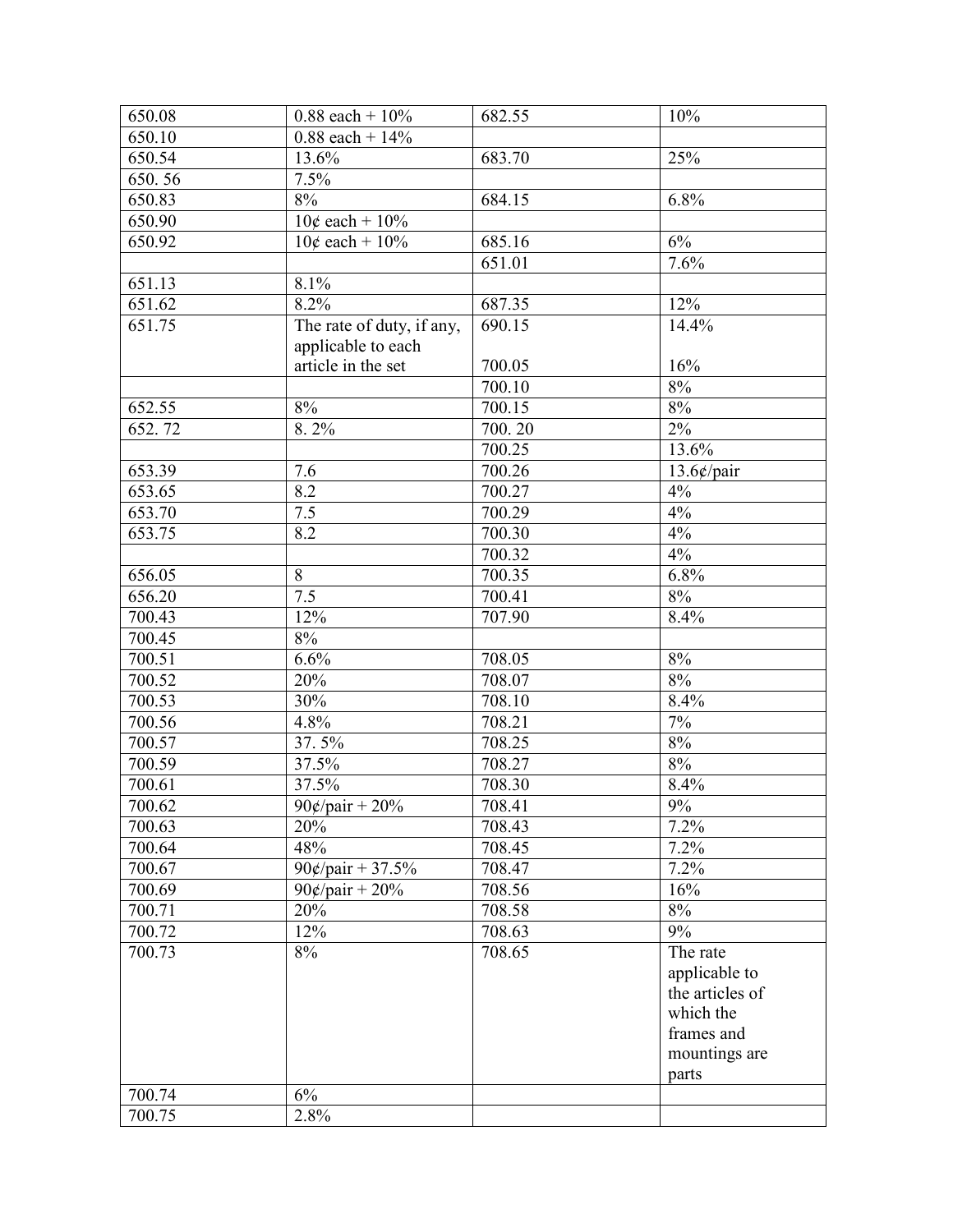| 700.80           | 10%                     |                     |                                                                                   |
|------------------|-------------------------|---------------------|-----------------------------------------------------------------------------------|
| 700.83           | 6.4%                    |                     |                                                                                   |
| 700.90           | 7.5%                    | 708.71              | $8\%$                                                                             |
| 700.95           | 10%                     | 708.72              | 8%                                                                                |
|                  |                         | 708.73              | $9\%$                                                                             |
| 702.45           | 20%                     | 708.75              | 9%                                                                                |
|                  |                         | 708.80              | 7.2%                                                                              |
| 703.20           | 11%                     | 708.93              | 9%                                                                                |
| 703.25           | 9.4%                    |                     |                                                                                   |
| 703.30           | 8.2%                    | 709.01              | $9\%$                                                                             |
| 703.40           | 22%                     | 709.05              | 10%                                                                               |
| 703.45           | 26%                     | 709.13              | 8.4%                                                                              |
| 703.50           | 8.2%                    | 709.23              | 6.4%                                                                              |
|                  |                         | 709.27              | 7.9%                                                                              |
| 706.05           | 6.4%                    | 709.55              | $9\%$                                                                             |
| 706.07           | 8%                      | 709.56              | 7.2%                                                                              |
| 706.13           | $8\%$                   |                     |                                                                                   |
| 706.15           | 10%                     | 710.06              | $9\%$                                                                             |
| 706.19           | 18%                     | 710.21              | 10%                                                                               |
| 706.21           | 18%                     | 710.26              | $47¢$ each +                                                                      |
|                  |                         |                     | 7.4%                                                                              |
| 706.32           | 8.4%                    | 710.27              | 9%                                                                                |
| 706.34           | 8.4%                    | 710.86              | $7\%$                                                                             |
| 706.36           | 7.2%                    | 710.88              | 9%                                                                                |
| 706.41           | 16%                     | 710.90              | 10%                                                                               |
| 706.44           | 8.2%                    |                     |                                                                                   |
| 706.45           | 7.8%                    | 711.30              | 8.4%                                                                              |
| 706.47           | 7.8%                    | 711.31              | 17%                                                                               |
| 706.50           | 8.8%                    | $\overline{711}.32$ | 8.4%                                                                              |
| 706.55           | 7.8%                    | 711.40              | 10%                                                                               |
| 706.61           | 16%                     | 711.75              | $49¢$ each +                                                                      |
|                  |                         |                     | 7.6%                                                                              |
| 706.62           | 16%                     | 711.77              | $9\%$                                                                             |
| 711.86           | $10\%$                  | 716.40              | 90¢ each + 9¢ for<br>each jewel over 7                                            |
| 711.90           | 15%                     |                     |                                                                                   |
| 711.93           | 17%                     |                     |                                                                                   |
|                  |                         | $719. -$            | Column 1 base rate<br>35 $¢$ each, if self<br>winding + $35¢$ each<br>adjustment. |
| 712.12           | 10%                     |                     |                                                                                   |
| 712.25<br>712.27 | $49¢$ each + 7.6%<br>9% |                     |                                                                                   |
|                  |                         |                     |                                                                                   |
| 713.05           | $30¢$ each + 6.4%       | 720.02              | $30¢$ each                                                                        |
| 713.15           | 9%                      | 720.10              | 5.5¢ each + $6.4\%$<br>$+2.5t$ for each jewel<br>if any                           |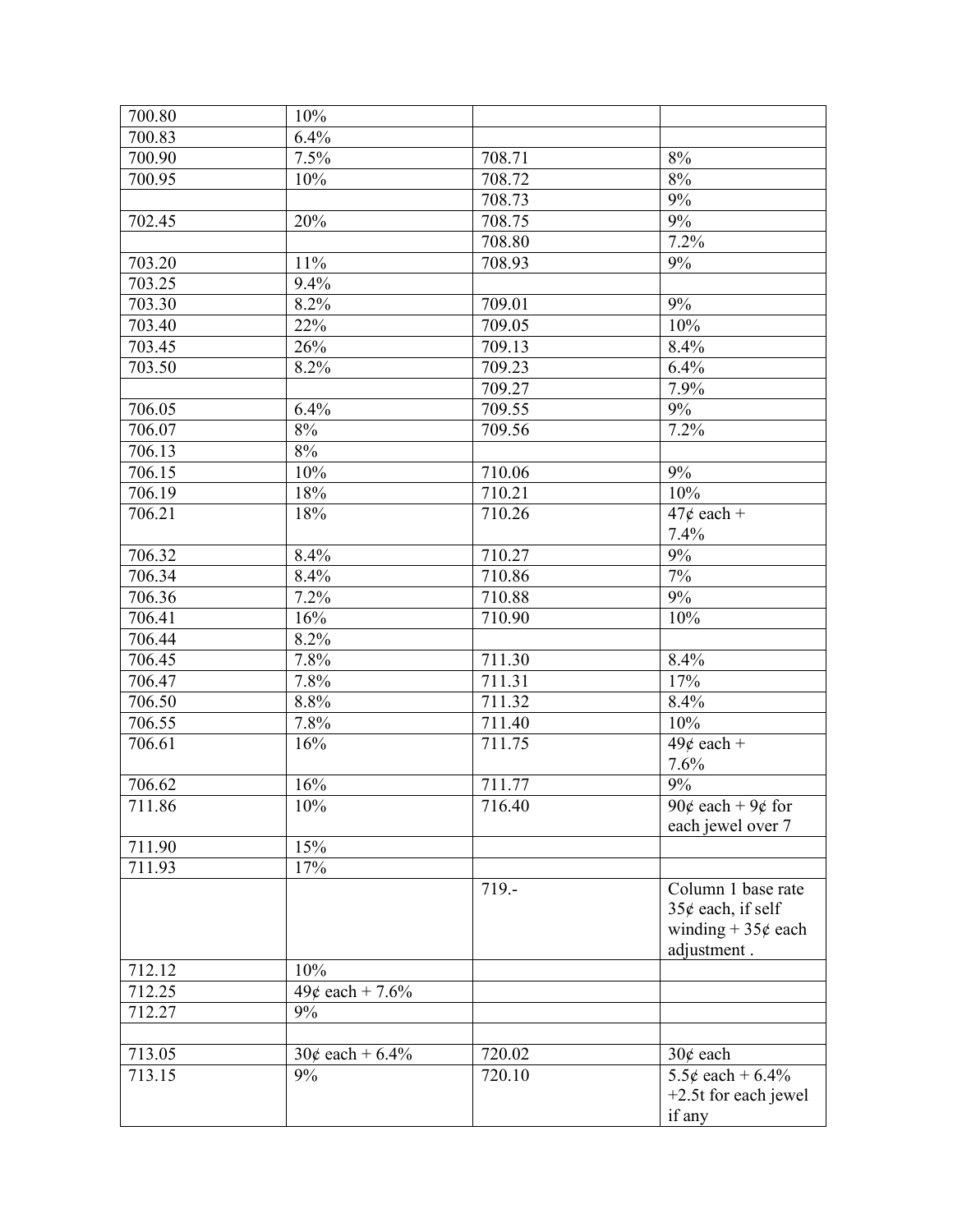| 713.17 | $45¢$ each + 7%                         |        |                            |
|--------|-----------------------------------------|--------|----------------------------|
|        |                                         |        |                            |
| 715.05 | The rates applicable to                 | 720.12 | $10¢$ each + 6.4% +        |
|        | the cases, plus the rates               |        | $2.5¢$ for each jewel,     |
|        | applicable to the                       |        | if any                     |
|        | movements, if such                      | 720.14 | $15¢$ each + 6.4% +        |
|        | cases and movements                     |        | $2.5¢$ for each jewel,     |
|        | were imported                           |        | if any                     |
|        | separately                              |        |                            |
| 715.25 | $5.5¢$ each + $6.4\%$ +                 | 720.16 | $30¢$ each + 6.4% +        |
|        | $2.5¢$ for each jewel, if               |        | $2.5¢$ for each jewel,     |
|        | any                                     |        | if any                     |
| 715.27 | $10¢$ each +6.4%+2.5¢                   | 720.18 | $45¢$ each + 6.4% +        |
|        | for each jewel, if any                  |        | $2.5¢$ for each jewel,     |
|        |                                         |        | if any                     |
| 715.29 | 15¢ each $+6.4\%+2.5\phi$               | 720.21 | 8%                         |
|        | for each jewel, if any                  |        |                            |
| 715.31 | $30¢$ each +6.4%+2.5¢                   | 720.22 | 8%                         |
|        | for each jewel, if any                  | 720.32 | 7.4%                       |
| 715.33 | 45¢ each +6.4%+2.5¢                     | 720.40 | $0.5¢$ each + 9%           |
|        | for each jewel, if any                  | 720.44 | 10%                        |
| 715.45 | 5.5¢ each +6.4%+2.5¢                    | 720.75 | 9%                         |
|        | for each jewel, if any                  |        |                            |
| 715.47 | $10¢$ each +6.4%+2.5¢                   | 720.84 | $13\% + 5\phi$ for each    |
|        | for each jewel, if any                  |        | jewel (if any) $+0.6¢$     |
|        |                                         |        | for each other piece       |
|        |                                         |        | or part                    |
| 715.49 | $\sqrt{15 \mathcal{L}}$ each +6.4%+2.5¢ | 720.86 | $6.4\% + 2.5\phi$ for each |
|        | for each jewel, if any                  |        | jewel (if any) $+0.3¢$     |
| 715.51 | 30¢ each +6.4%+2.5¢                     |        | for each other piece       |
|        | for each jewel, if any                  |        | or part                    |
| 715.55 | 45¢ each +7%+2.5¢ for                   | 720.90 | 11%                        |
|        | each jewel, if any                      |        |                            |
| 715.57 | 45¢ each +7%+2.5¢ for                   | 720.92 | 10%                        |
|        | each jewel, if any                      | 720.94 | 6.4%                       |
| 715.60 | 5.5¢ each +6.4% + 2.5¢                  | 721.05 | 9%                         |
|        | for each jewel, if any                  |        |                            |
| 715.68 | $45¢$ each $+6.4\% + 2.5¢$              | 722.14 | 6.8%                       |
|        | for each jewel, if any                  | 722.40 | $7\%$                      |
| 716.09 | $36¢$ each                              | 722.44 | $7\%$                      |
| 716.17 | $72¢$ each                              | 722.46 | $7\%$                      |
| 716.37 | \$1.80 each + $\frac{9}{6}$ for         | 722.50 | $7\%$                      |
|        | each jewel over 7                       | 722.52 | 7.8%                       |
| 722.55 | 9%                                      | 737.40 | $7\%$                      |
|        |                                         | 737.60 | 6.4%                       |
| 724.20 | $0.2 \frac{\ell}{\ln \pi}$ .ft.         |        |                            |
| 724.35 | $0.2 \frac{\ell}{1}$ in.ft.             | 740.75 | 8%                         |
| 725.08 | 7%                                      | 741.10 | $8\%$                      |
| 725.20 | 12%                                     | 741.40 | $8\%$                      |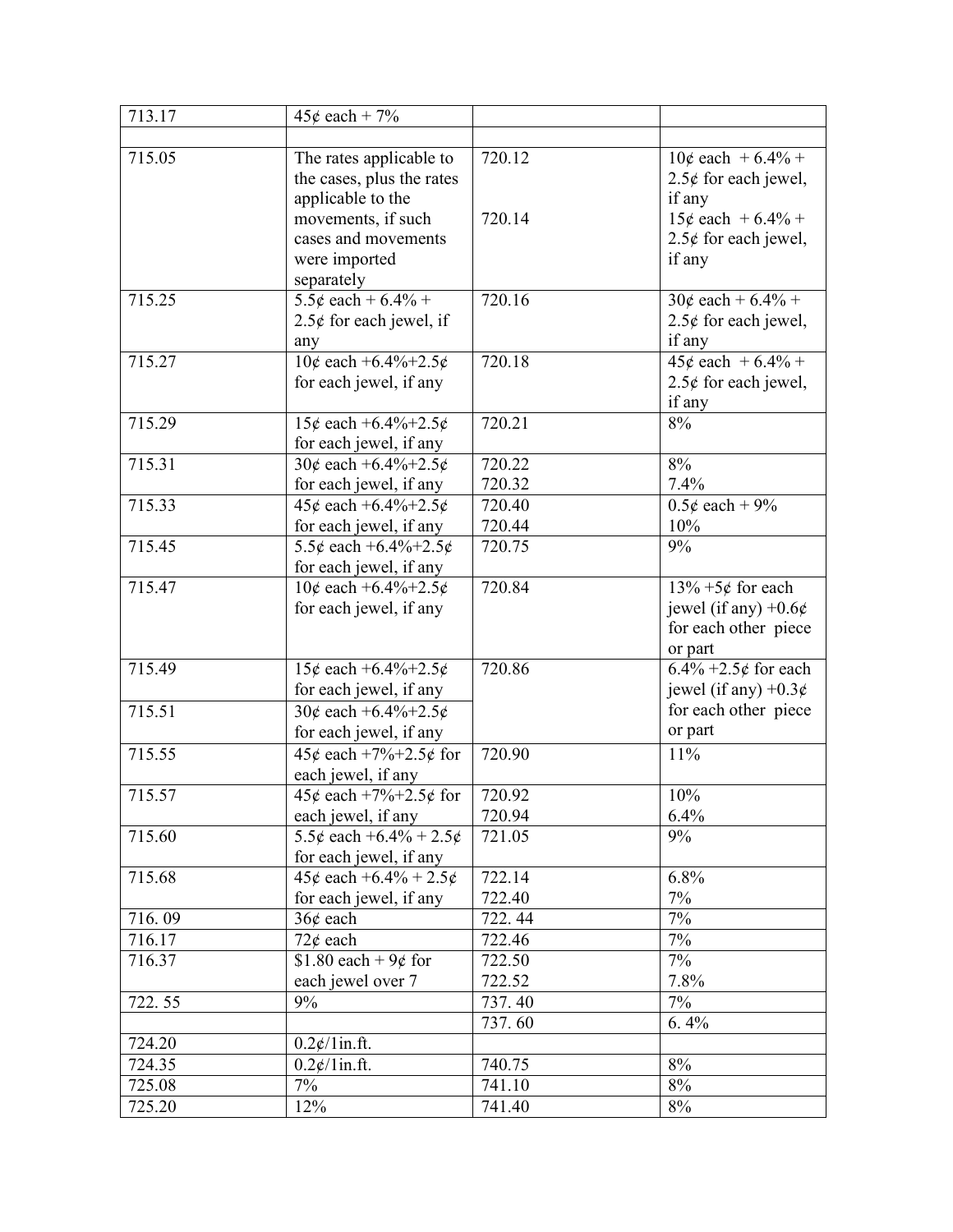| 725.46 | 6.8%         |                      |                |
|--------|--------------|----------------------|----------------|
| 725.47 | 6.8%         | 745.10               | 11%            |
|        |              | 745.50               | 10%            |
| 726.20 | 8.2%         | 745.52               | 8.2%           |
| 726.55 | 6.6%         | 745.56               | $9\%$          |
|        |              | 745.61               | 11%            |
| 727.11 | 7.5%         | $\overline{7}$ 45.62 | 11%            |
| 727.13 | 7.5%         | 745.67               | 11%            |
| 727.14 | 7.5%         |                      |                |
| 727.45 | 7%           | 748.15               | $7\%$          |
|        |              | 748.20               | 8.4%           |
| 730.15 | $40¢$ each + | 748.32               | 8.8%           |
|        | $11\%$       |                      |                |
| 730.23 | 8.1%         | 748.36               | 10%            |
| 730.25 | 9.1%         |                      |                |
| 730.29 | 7.5%         | 750.10               | 7.8%           |
| 730.37 | 10%          | 750.22               | 11%            |
| 730.39 | 8.4%         | 750.25               | 8.1%           |
| 730.61 | 8.4%         | 750.27               | $9.6¢$ each    |
| 730.80 | 8.4%         | 750.29               | $8\%$          |
| 730.85 | 7.8%         | 750.32               | 10%            |
|        |              | 750.45               | $0.2\ell$ each |
|        |              |                      | $+7%$          |
| 731.15 | 7.6%         | 750.80               | 7.5%           |
| 731.20 | 9.2%         |                      |                |
| 731.30 | 7%           | 751.20               | 12%            |
| 731.65 | 9%           | 751.25               | 7.5%           |
| 731.70 | 9%           |                      |                |
|        |              | 755.20               | 7.5%           |
| 732.02 | 12%          | 755.30               | 6.9%           |
| 732.06 | 8.8%         |                      |                |
| 732.08 | 12%          | 756.02               | 7.2%           |
| 732.12 | 8.8%         | 756.04               | 10%            |
| 732.14 | 8.8%         | 756.06               | $9\%$          |
| 732.21 | 7.2%         | 756.15               | 10%            |
| 732.24 | 8.8%         | 756.21               | $1¢$ each +    |
|        |              |                      | 16%            |
| 732.26 | 12%          | 756.23               | $0.5\phi$ each |
|        |              |                      | $+8%$          |
| 732.30 | $7.2%$ -     | 756.40               | 7%             |
| 732.42 | 10%          | 756.50               | 7.8%           |
| 732.43 | 7.8%         |                      |                |
|        |              | 760.10               | 6.6%           |
| 734.05 | 8.2%         | 760.15               | 8%             |
|        |              | 760.34               | 40¢/1,000      |
|        |              |                      | $+7%$          |
| 735.10 | 7.8%         |                      |                |
|        |              | 770.45               | 8.1%           |